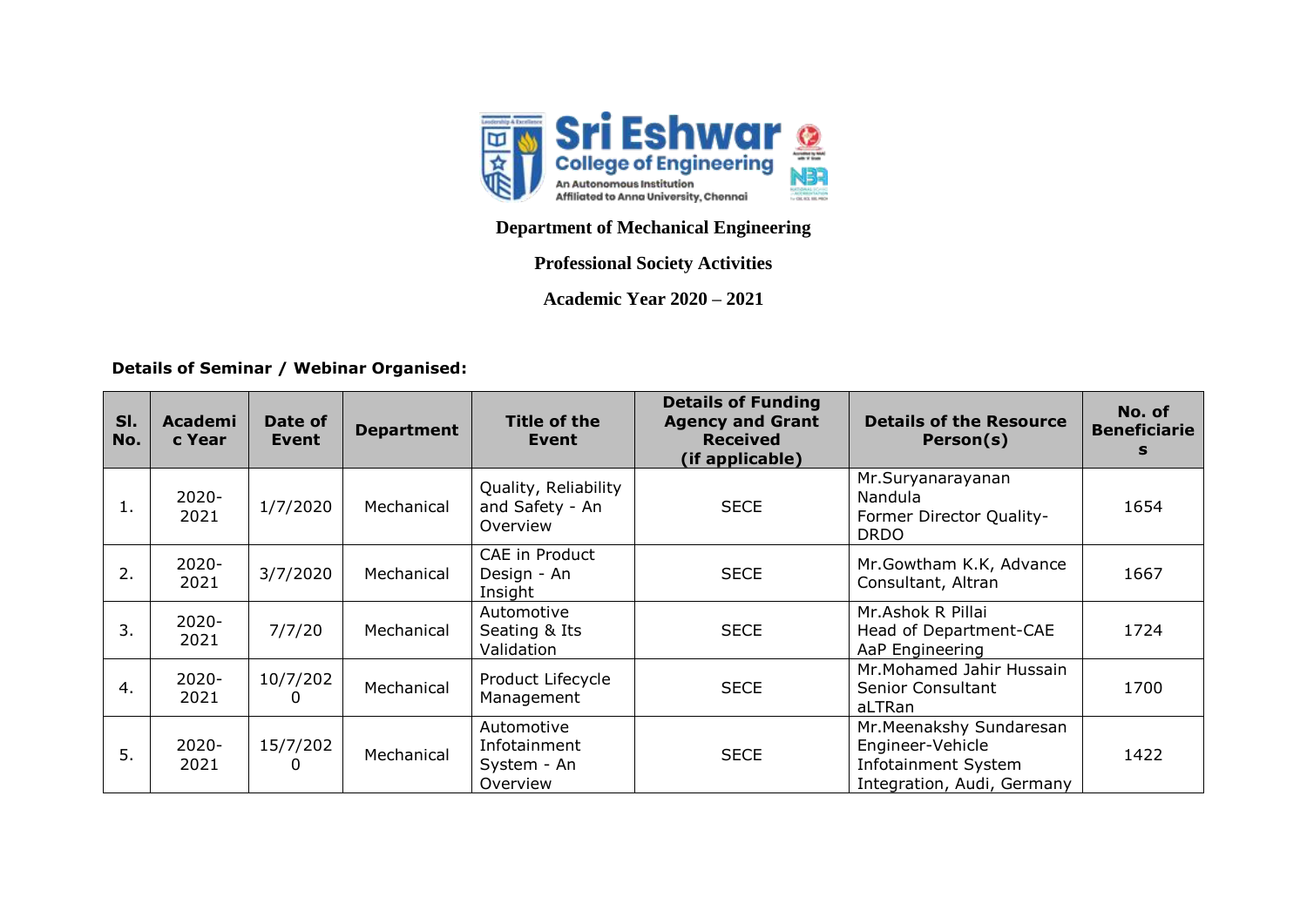| 6.  | $2020 -$<br>2021 | 29/7/202      | Mechanical | Digital<br>Transformation                  | <b>SECE</b> | Mr.Girirajan Murugan,<br>Chief Executive Officer,<br>Funds India                                                          | 1685 |
|-----|------------------|---------------|------------|--------------------------------------------|-------------|---------------------------------------------------------------------------------------------------------------------------|------|
| 7.  | $2020 -$<br>2021 | 6/8/2020      | Mechanical | An Insight into<br>Lean Methodology        | <b>SECE</b> | Mr.Santoshkumar Patil,<br>Vice President-DG & RC,<br>Barclays Bank, London                                                | 1340 |
| 8.  | $2020 -$<br>2021 | 12/8/202      | Mechanical | Future Trends in<br>Automotive<br>Industry | <b>SECE</b> | Anand Gurupatham, DGM,<br><b>PWT-CAE Department</b><br>Head, Renault Nisan<br><b>Technology Business</b><br>Center, India | 1354 |
| 9.  | $2020 -$<br>2021 | 18/8/202<br>0 | Mechanical | Introduction to<br>Polymers                | <b>SECE</b> | Mr. Zakkir Hussain,<br>Specialist-Polymers,<br>aLTRan                                                                     | 1258 |
| 10. | $2020 -$<br>2021 | 19/8/20       | Mechanical | Essentials of<br><b>Electric Vehicles</b>  | <b>SECE</b> | Mr.Ragavendra, Senior<br>Manager-Development,<br>Lucas TVS                                                                | 1148 |

## **Details of Guest Lecture Organised:**

| SI.<br><b>No</b> | <b>Academic</b><br>Year | Date of<br>Event | <b>Department</b> | <b>Title of the Event</b>                   | <b>Details of Funding</b><br><b>Agency and Grant</b><br><b>Received</b><br>(if applicable) | <b>Details of the Resource</b><br>Person(s)                             | No. of<br><b>Beneficiarie</b><br>S |
|------------------|-------------------------|------------------|-------------------|---------------------------------------------|--------------------------------------------------------------------------------------------|-------------------------------------------------------------------------|------------------------------------|
|                  | $2020 -$<br>2021        | 02/2/202         | Mechanical        | Internships and Its<br>Impact on Placements | <b>SECE</b>                                                                                | Mr.P.Charles Godwin,<br>Hr Leader,<br><b>ZOHO</b>                       | 380                                |
| 2.               | $2020 -$<br>2021        | 04/2/202         | Mechanical        | Awareness on Road<br>Safety                 | $\overline{\phantom{0}}$                                                                   | Dr.Kavidasan,<br>Director of Roots<br>Industries                        | 300                                |
| 3.               | $2020 -$<br>2021        | 06/02/20<br>21   | Mechanical        | Motivational session                        | <b>SECE</b>                                                                                | Mr.N.Lakshminarasimhan<br>General Manager - HR,<br>Brakes India Private | 200                                |